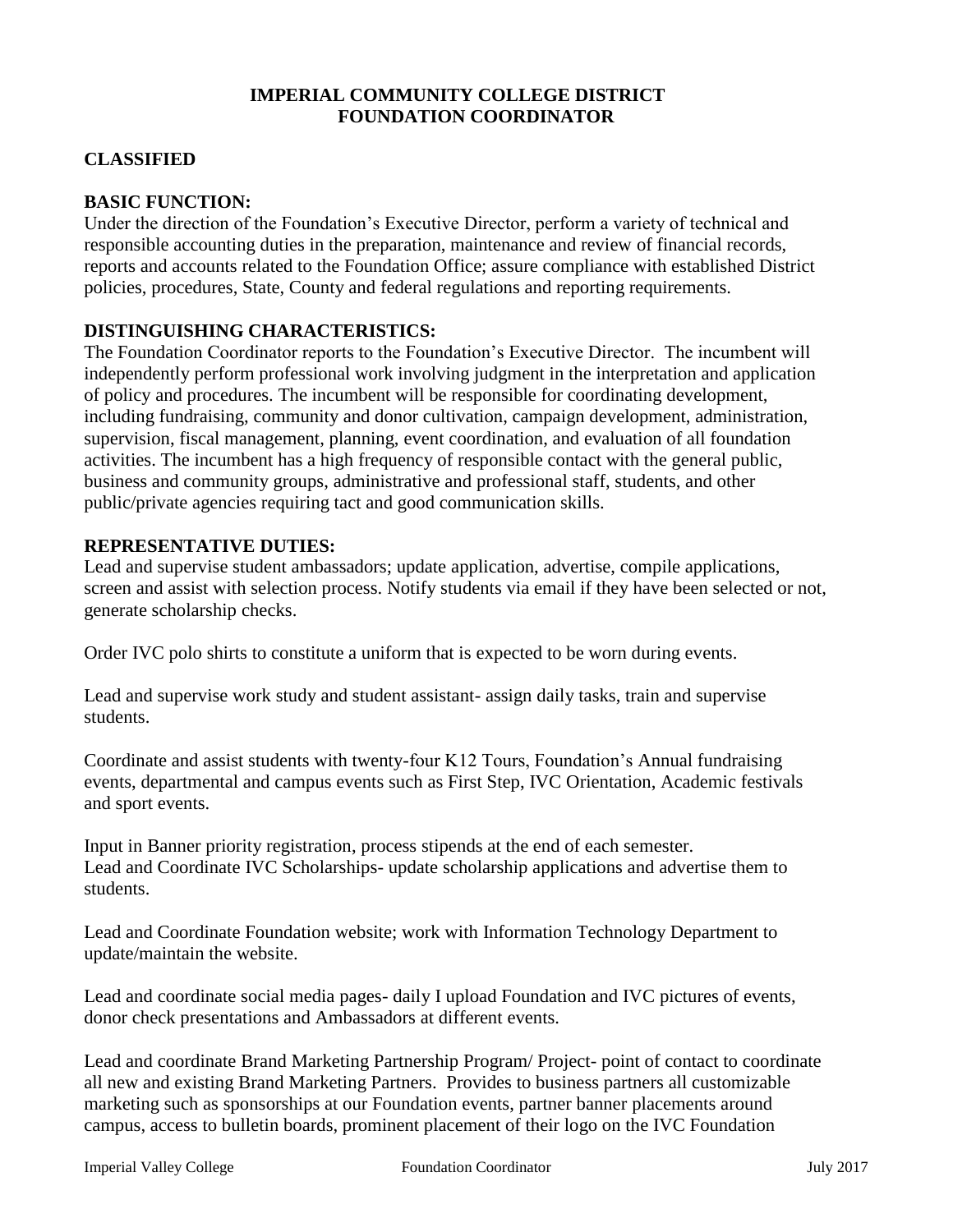website, nine email blasts, two social media post per month, four mailers to our IVC Foundation list, twelve digital signage announcements, and standing display ads placed around campus.

Conducts prospect research on corporations, foundations and individuals using a variety of print, electronic resources and reference materials.

Point of contact to speak to all and new scholarship donors and assist them with their creation of their scholarship and funds. Coordinate scholarship committee meetings.

Develops and maintains system of policies and procedures to facilitate proactive identification, research, assessment, and tracking of all prospects. Maintains contact records and mailing lists.

Prepares appropriate acknowledgment of donors.

Works in coordination with the Foundation's Executive Director and the Director of Community  $\&$ Media Relations to further the awareness and enhance the image of the college and the foundation.

Attends all college meetings relative to the Foundation and reports at College Board of Trustee meetings as required.

Maintains an accounting system and produces reports related to assigned budgets; reviews allocation of funding.

Analyze, balance, reconcile and adjust assigned accounts in accordance with a wide variety of guidelines, restrictions and policies; assure payments, receipts and deposits are made in a timely manner and posted to appropriate accounts.

Provides portfolio reports, financial reports, donor reports, and contribution reports.

Tracks campaign contributions and makes the appropriate allocation of funding as stated by donors.

Oversee and participate in the preparation, review and analysis of accounting reports and records; assure distribution to federal, State and County offices and agencies, District administrators, campus organizations and others as appropriate; assist internal and external auditors as requested.

Prepares board and committee agendas, minutes, and reports in consultation with the college president, foundation president, secretary, and/or chairpersons; and works closely with the foundation and officers in all procedural matters.

Coordinate plans associated with preparing, submitting and monitoring external grant applications to private foundations, corporations and public agencies.

Oversee endowment accounts and investment management.

Prepare and distribute correspondence, claims, payment adjustments and other financial documents to process payments, clarify information, and detect errors and correct discrepancies in accounting records and reports.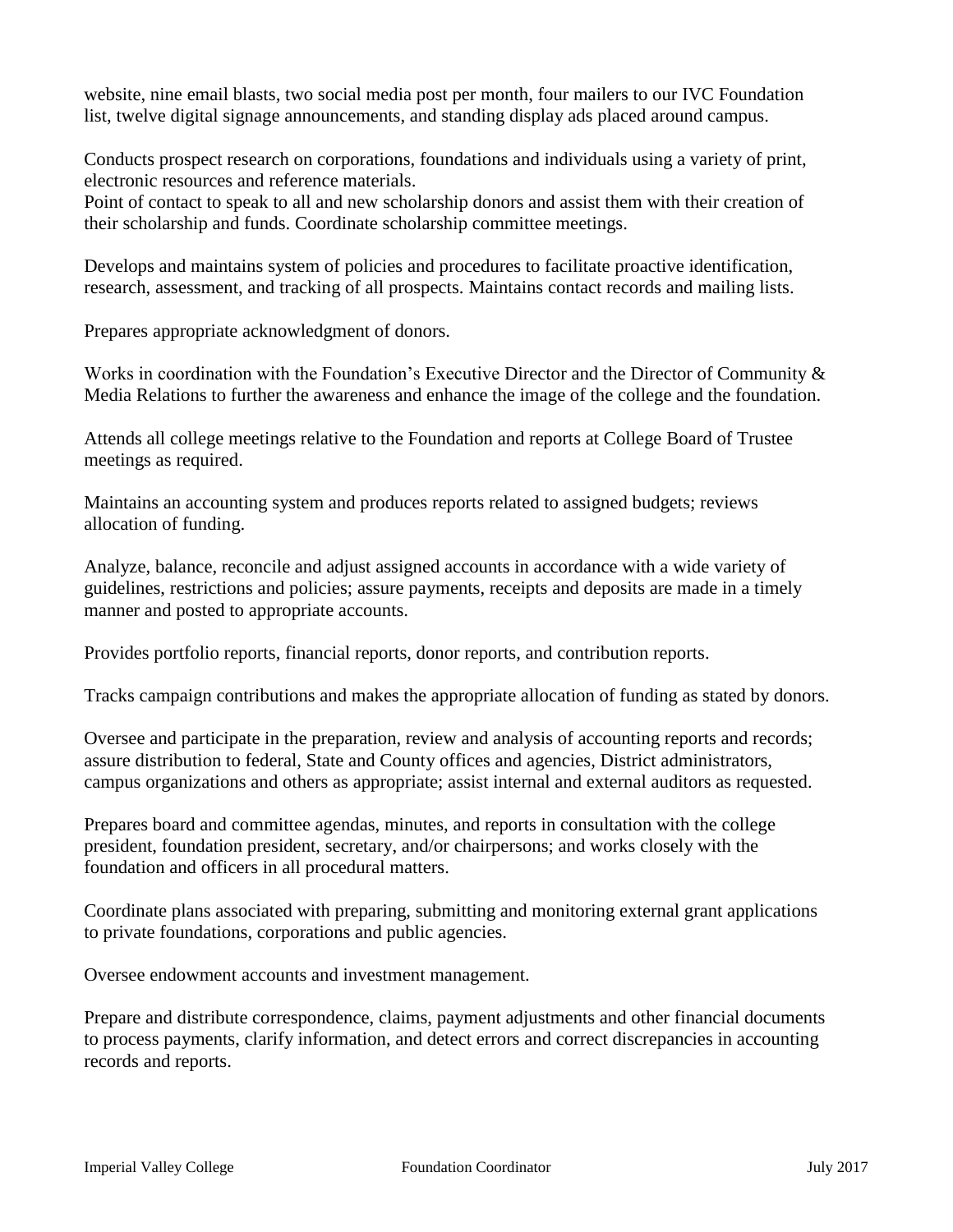Oversee the collection of monies; maintain files on outstanding fees and take appropriate action; monitor and maintain revolving cash and petty cash funds; write checks, process and prepare reimbursement according to established guidelines.

Performs other duties as assigned.

#### **KNOWLEDGE AND ABILITIES: KNOWLEDGE OF:**

- Fundraising, major gift solicitation, event planning and planned giving instruments.
- Laws of federal, state and local governments;
- Instruments of planned and deferred giving and fund raising techniques;
- Business principles including accounting and cash flow management;
- Public relations and market principles and practices;
- Excellent leadership, interpersonal and analytical skills.
- Effective oral and written communication skills.
- Generally Accepted Accounting Principles
- Financial analysis and reporting requirements
- Financial and statistical record keeping techniques
- Methods, procedures and terminology used in technical accounting work
- Modern office practices, procedures and equipment
- Budget preparation and control

## **ABILITY TO:**

- Function at a maximum level with minimum staff.
- Analyze, review, adjust, balance and reconcile assigned accounts.
- Post data and make arithmetical computations quickly and accurately
- Receive money, prepare bank deposits and bank reconciliations
- Train and provide work direction in a lead capacity
- Operate computer equipment and accounting software
- Analyze situations accurately and adopt an effective course of action
- Read, interpret, apply and explain rules, regulations, policies and procedures
- Establish and maintain cooperative and effective working relationships with others
- Meet schedules and timelines

### **EDUCATION AND EXPERIENCE:**

Any combination equivalent to: two years of college level coursework in accounting, business administration, finance or related field and three years of increasing responsible accounting and financial recordkeeping experience, preferably in a public sector organization.

# **PREFERRED QUALIFICATIONS:**

Preferred qualifications for this position include previous proven success in individual, foundation, and/or corporate fund raising; demonstrated leadership and administrative skills; excellent public relations and communication skills; Demonstrated understanding of the relationship between a small, isolated community college and the community it serves.